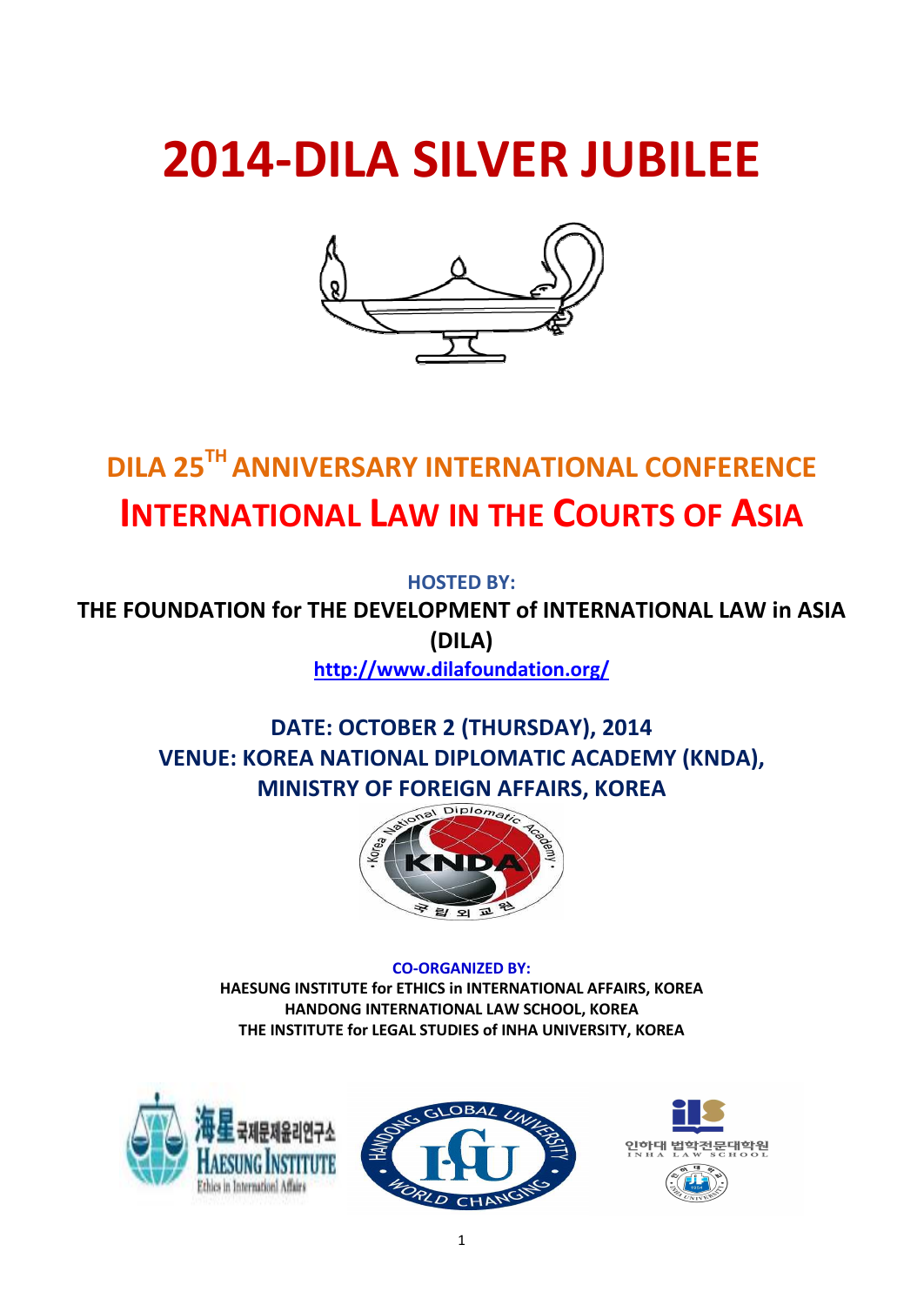### **PROGRAMME**

| <b>TIME</b>                    | <b>OCTOBER 1, WEDNESDAY</b>                                                                                                                                                                                                                                                                                                                                                                                                                                                                                                                                                                                                                                                                                                                                                                                                                                                                  |
|--------------------------------|----------------------------------------------------------------------------------------------------------------------------------------------------------------------------------------------------------------------------------------------------------------------------------------------------------------------------------------------------------------------------------------------------------------------------------------------------------------------------------------------------------------------------------------------------------------------------------------------------------------------------------------------------------------------------------------------------------------------------------------------------------------------------------------------------------------------------------------------------------------------------------------------|
|                                | <b>ARRIVAL</b>                                                                                                                                                                                                                                                                                                                                                                                                                                                                                                                                                                                                                                                                                                                                                                                                                                                                               |
| $1700 - 1830$                  | <b>DILA BUSINESS MEETING</b>                                                                                                                                                                                                                                                                                                                                                                                                                                                                                                                                                                                                                                                                                                                                                                                                                                                                 |
| $1900 - 2100$                  | <b>WELCOMING RECEPTION</b>                                                                                                                                                                                                                                                                                                                                                                                                                                                                                                                                                                                                                                                                                                                                                                                                                                                                   |
| <b>TIME</b>                    | <b>OCTOBER 2, THURSDAY</b>                                                                                                                                                                                                                                                                                                                                                                                                                                                                                                                                                                                                                                                                                                                                                                                                                                                                   |
| $0830 - 0900$                  | <b>REGISTRATION</b>                                                                                                                                                                                                                                                                                                                                                                                                                                                                                                                                                                                                                                                                                                                                                                                                                                                                          |
| $0900 - 0910$                  | <b>WELCOME ADDRESSES</b>                                                                                                                                                                                                                                                                                                                                                                                                                                                                                                                                                                                                                                                                                                                                                                                                                                                                     |
| $0900 - 0910$                  | - Seokwoo LEE (Chairman, The Foundation for the Development of International Law in Asia (DILA);<br>Professor of International Law, Inha University Law School, Korea)                                                                                                                                                                                                                                                                                                                                                                                                                                                                                                                                                                                                                                                                                                                       |
|                                | - Kak-Soo SHIN (Director, Center for International Law, Institute of Foreign Affairs and National Security<br>(IFANS), Korea National Diplomatic Academy)                                                                                                                                                                                                                                                                                                                                                                                                                                                                                                                                                                                                                                                                                                                                    |
| $0910 - 0950$                  | <b>SPECIAL SPEECHES</b>                                                                                                                                                                                                                                                                                                                                                                                                                                                                                                                                                                                                                                                                                                                                                                                                                                                                      |
| $0910 - 0950$                  | - Seokwoo LEE (Chairman, The Foundation for the Development of International Law in Asia (DILA);<br>Professor of International Law, Inha University Law School, Korea) and Kevin YL TAN (Director, Equilibrium<br>Consulting Pte Ltd; Professor (Adjunct), Faculty of Law, National University of Singapore, Singapore; Editor-<br>in-Chief, The Asian Yearbook of International Law)<br>: "DILA at 25"                                                                                                                                                                                                                                                                                                                                                                                                                                                                                      |
|                                | - Hee Eun LEE (Professor, Handong International Law School, Korea; Executive Editor, The Asian Yearbook of<br>International Law)<br>: "The Asian Yearbook of International Law"                                                                                                                                                                                                                                                                                                                                                                                                                                                                                                                                                                                                                                                                                                              |
|                                | - Kevin YL TAN (Director, Equilibrium Consulting Pte Ltd; Professor (Adjunct), Faculty of Law, National<br>University of Singapore, Singapore; Editor-in-Chief, The Asian Yearbook of International Law)<br>: "Overview: International Law in the Courts of Asia"                                                                                                                                                                                                                                                                                                                                                                                                                                                                                                                                                                                                                            |
| $0950 - 1010$                  | <b>COFFEE BREAK</b>                                                                                                                                                                                                                                                                                                                                                                                                                                                                                                                                                                                                                                                                                                                                                                                                                                                                          |
| $1010 - 1150$                  | <b>SESSION 1: NORTHEAST ASIA</b>                                                                                                                                                                                                                                                                                                                                                                                                                                                                                                                                                                                                                                                                                                                                                                                                                                                             |
| $1010 - 1120$                  | <b>Chairperson:</b><br>- Hee Eun LEE (Professor, Handong International Law School, Korea; Executive Editor, The Asian Yearbook of<br>International Law)<br><b>Presentation by Paper Author:</b><br>- Keyuan ZOU (Harris Professor of International Law, Lancashire Law School, UCLan, UK; Hengyi Visiting<br>Chair Professor, Guanghua Law School, Zhejiang University, China)<br>: "International Law in the Chinese Courts"<br>- Kanami ISHIBASHI (Associate Professor, Tokyo University of Foreign Studies, Japan)<br>: "Implementation of International Law in Japanese Courts: From their Traditional Reluctance in Invoking<br>International Law to Some Innovative Rulings based upon International Law in the Field of Human Rights:<br>Towards the Protection of Rights of Vulnerable Individuals and Groups such as Children, Minorities and<br><b>Foreigners Living in Japan"</b> |
|                                | - Buhm-Suk BAEK (Assistant Professor, College of International Studies, Kyung Hee University, Korea)<br>: "Domestic Implementation of International Human Rights Law in the Republic of Korea"                                                                                                                                                                                                                                                                                                                                                                                                                                                                                                                                                                                                                                                                                               |
| $1120 - 1150$<br>$1150 - 1300$ | <b>DISCUSSION</b>                                                                                                                                                                                                                                                                                                                                                                                                                                                                                                                                                                                                                                                                                                                                                                                                                                                                            |
| $1300 - 1440$                  | <b>LUNCH</b><br><b>SESSION 2: SOUTH ASIA</b>                                                                                                                                                                                                                                                                                                                                                                                                                                                                                                                                                                                                                                                                                                                                                                                                                                                 |
| $1300 - 1410$                  | Chairperson:                                                                                                                                                                                                                                                                                                                                                                                                                                                                                                                                                                                                                                                                                                                                                                                                                                                                                 |
|                                | - Kevin YL TAN (Director, Equilibrium Consulting Pte Ltd; Professor (Adjunct), Faculty of Law, National<br>University of Singapore, Singapore; Editor-in-Chief, The Asian Yearbook of International Law)<br><b>Presentations by Paper Author:</b><br>- Venkatachala G HEGDE (Associate Professor, South Asian University, India)                                                                                                                                                                                                                                                                                                                                                                                                                                                                                                                                                             |
|                                | : "International Law in the Courts of Asia: The Indian Experience"                                                                                                                                                                                                                                                                                                                                                                                                                                                                                                                                                                                                                                                                                                                                                                                                                           |
|                                | - Rajindh PERERA (Attorney-at-Law of the Supreme Court of Sri Lanka)<br>: "The Application of International Law in the Courts of Sri Lanka"                                                                                                                                                                                                                                                                                                                                                                                                                                                                                                                                                                                                                                                                                                                                                  |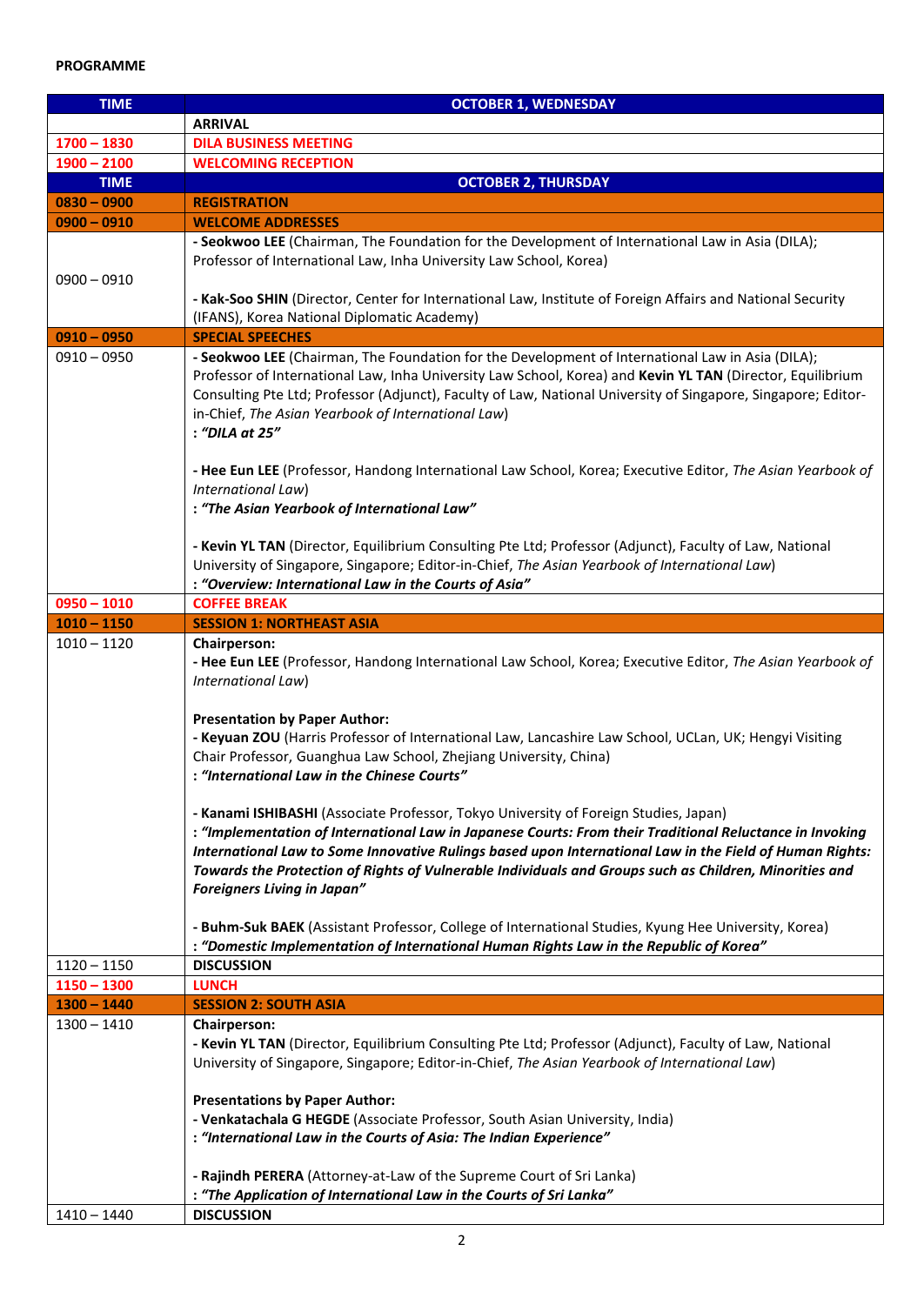| $1440 - 1500$ | <b>COFFEE BREAK</b>                                                                                                                                                                                                                                                                                                                                                                                           |
|---------------|---------------------------------------------------------------------------------------------------------------------------------------------------------------------------------------------------------------------------------------------------------------------------------------------------------------------------------------------------------------------------------------------------------------|
| $1500 - 1640$ | <b>SESSION 3: SOUTHEAST ASIA 1</b>                                                                                                                                                                                                                                                                                                                                                                            |
| $1500 - 1610$ | <b>Chairperson:</b><br>- Keyuan ZOU (Harris Professor of International Law, Lancashire Law School, UCLan, UK; Hengyi Visiting<br>Chair Professor, Guanghua Law School, Zhejiang University, China)<br><b>Presentations by Paper Author:</b>                                                                                                                                                                   |
|               | - Li-ann THIO (Professor, Faculty of Law, National University of Singapore, Singapore)<br>: "International Law in the Courts of Singapore: No longer a 'Little Island'?"                                                                                                                                                                                                                                      |
|               | - Kitti JAYANGAKULA (Dean and Lecturer, School of Law, Eastern Asia University, Thailand)<br>: "Transnational Cooperation in Criminal Matters and the Right to a Fair Trial: From International Norms<br>to Domestic Practice"                                                                                                                                                                                |
|               | - Thi Lan Anh NGUYEN (Vice Dean, International Law Faculty and Director, Center for Legal Studies, Institute<br>for East Sea (South China Sea) Studies, Diplomatic Academy of Vietnam, Ministry of Foreign Affairs,<br>Vietnam)                                                                                                                                                                               |
|               | : "Courts and International Law: Limited but Workable Practices in Vietnam"                                                                                                                                                                                                                                                                                                                                   |
| $1610 - 1640$ | <b>DISCUSSION</b>                                                                                                                                                                                                                                                                                                                                                                                             |
| $1640 - 1700$ | <b>COFFEE BREAK</b>                                                                                                                                                                                                                                                                                                                                                                                           |
| $1700 - 1840$ | <b>SESSION 4: SOUTHEAST ASIA 2</b>                                                                                                                                                                                                                                                                                                                                                                            |
| $1700 - 1810$ | <b>Chairperson:</b><br>- Seokwoo LEE (Chairman, The Foundation for the Development of International Law in Asia (DILA);<br>Professor of International Law, Inha University Law School, Korea)                                                                                                                                                                                                                 |
|               | <b>Presentations by Paper Author:</b><br>- Hikmahanto JUWANA (Professor of International Law, Faculty of Law, Universitas Indonesia, Indonesia)<br>: "International Law in Indonesian Court: The Case of Revoking ASEAN Charter Ratification Law before the<br><b>Constitutional Court"</b>                                                                                                                   |
|               | - Jaclyn L.C. NEO (Assistant Professor, Faculty of Law, National University of Singapore, Singapore)<br>: "International Law in Malaysian Courts: Dualism and the Human Rights Challenge"                                                                                                                                                                                                                     |
|               | - Francis Tom TEMPROSA (Professor of Public International Law, Far Eastern University Institute of Law,<br>Manila, Philippines)                                                                                                                                                                                                                                                                               |
|               | "Reflections of a Confluence: International Law and Municipal Law in Philippine Domestic Courts"                                                                                                                                                                                                                                                                                                              |
| $1810 - 1840$ | <b>DISCUSSION</b>                                                                                                                                                                                                                                                                                                                                                                                             |
| $1840 - 1900$ | <b>WRAP UP</b>                                                                                                                                                                                                                                                                                                                                                                                                |
| $1840 - 1900$ | <b>Chairpersons:</b><br>- Seokwoo LEE (Chairman, The Foundation for the Development of International Law in Asia (DILA);<br>Professor of International Law, Inha University Law School, Korea) and Kevin YL TAN (Director, Equilibrium<br>Consulting Pte Ltd; Professor (Adjunct), Faculty of Law, National University of Singapore, Singapore; Editor-<br>in-Chief, The Asian Yearbook of International Law) |
| 1900          | <b>CLOSE OF CONFERENCE</b>                                                                                                                                                                                                                                                                                                                                                                                    |
| $1930 - 2130$ | <b>DINNER</b>                                                                                                                                                                                                                                                                                                                                                                                                 |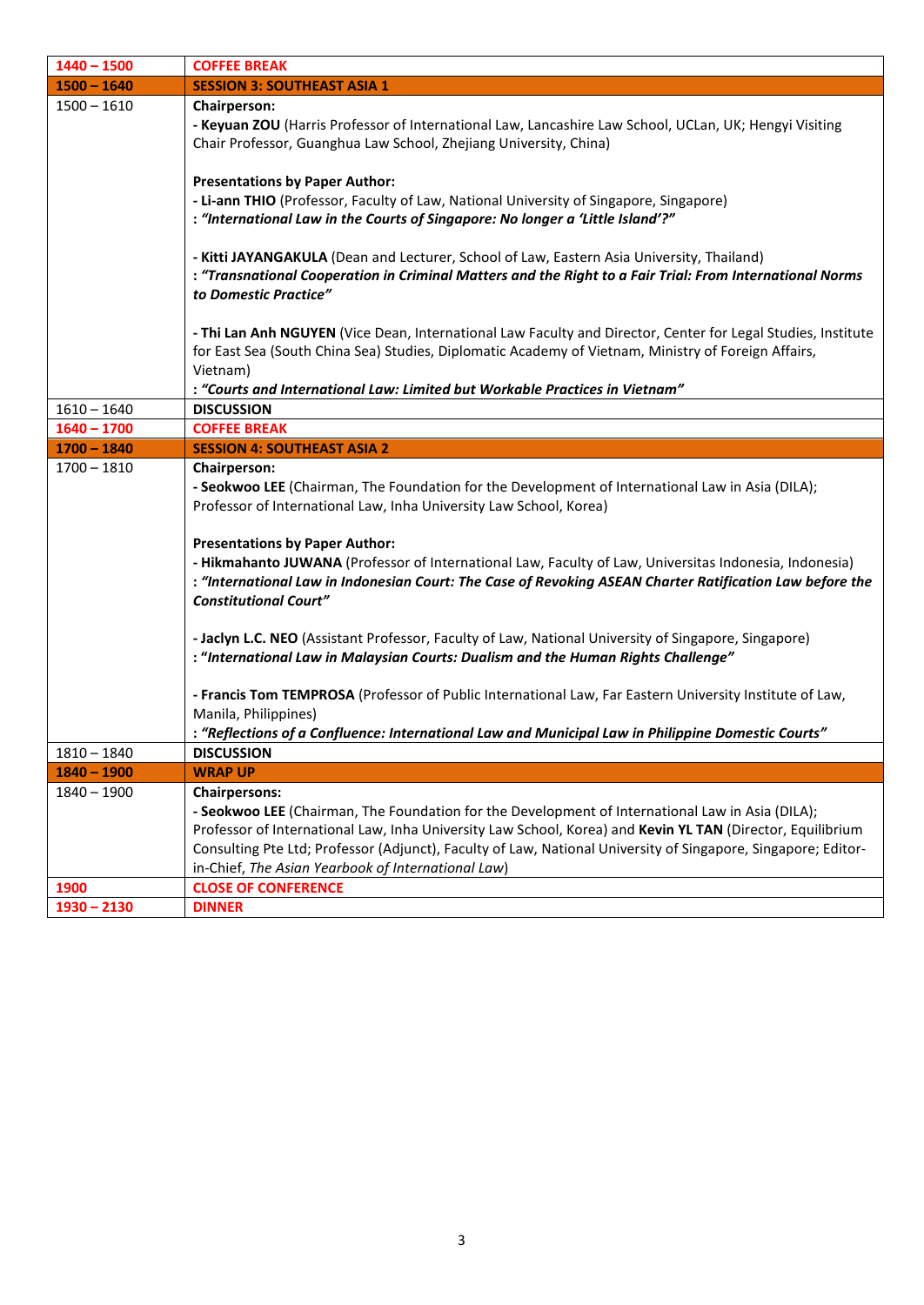# **2014 DILA ACADEMY AND WORKSHOP CONFRONTING TERRITORIAL AND MARITIME ISSUES**

**IN ASIA**



## **DATE: OCTOBER 3 (FRIDAY), 2014 VENUE: KOREA NATIONAL DIPLOMATIC ACADEMY (KNDA), MINISTRY OF FOREIGN AFFAIRS, KOREA**



### **HOSTED BY: THE FOUNDATION for THE DEVELOPMENT of INTERNATIONAL LAW in ASIA (DILA)**

**http://www.dilafoundation.org/**

**CO-ORGANIZED BY:**

**THE NORTHEAST ASIAN HISTORY FOUNDATION (NAHF), KOREA KOREA INSTITUTE FOR OCEAN SCIENCE AND TECHNOLOGY (KIOST) KOREA MARITIME INSTITUTE (KMI) SLOC STUDY GROUP-KOREA**

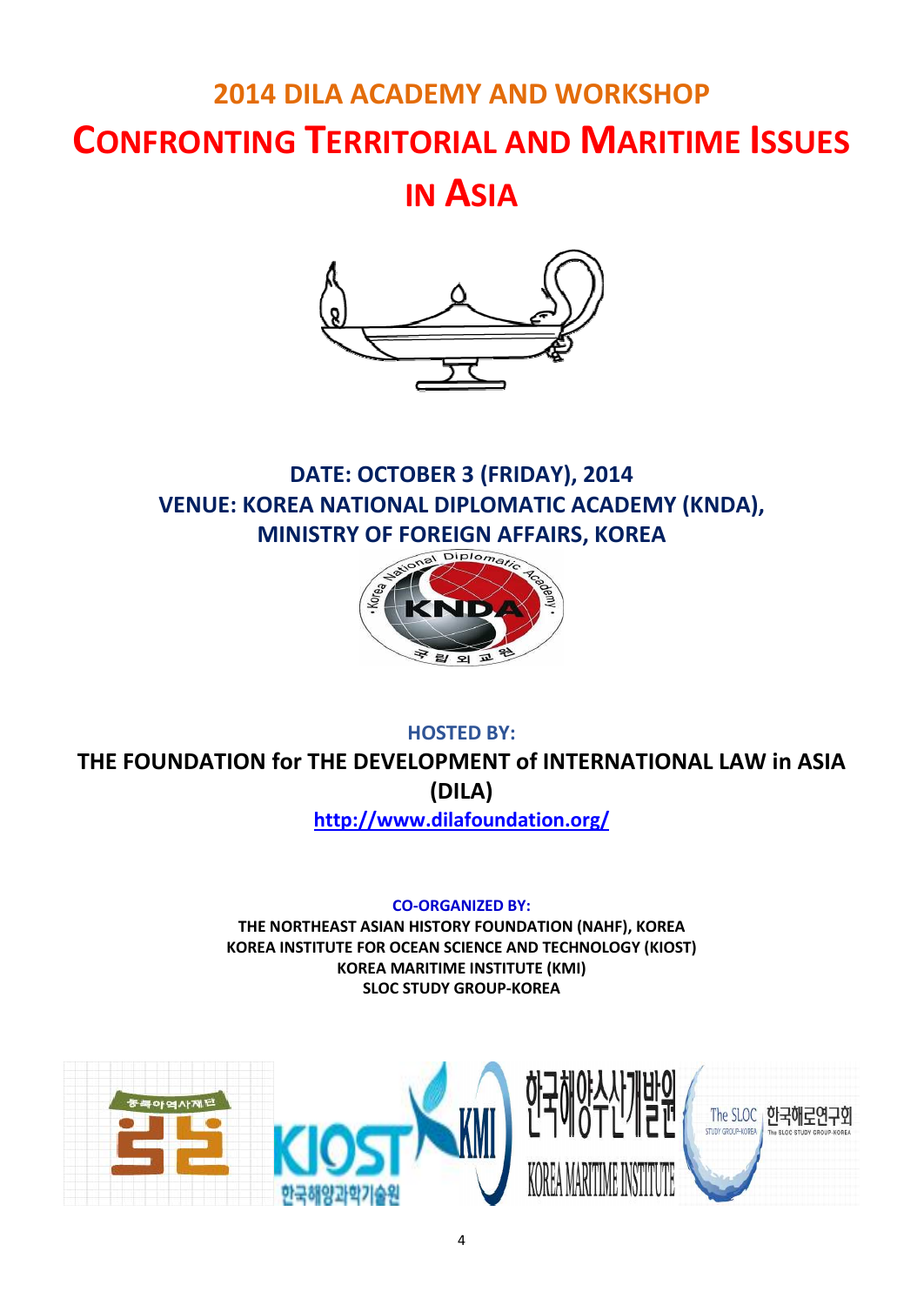### **PROGRAMME**

| <b>TIME</b>                    | <b>OCTOBER 3, FRIDAY</b>                                                                                                                                                                                                                                                                                                    |
|--------------------------------|-----------------------------------------------------------------------------------------------------------------------------------------------------------------------------------------------------------------------------------------------------------------------------------------------------------------------------|
| $0900 - 0920$                  | <b>REGISTRATION</b>                                                                                                                                                                                                                                                                                                         |
| $0920 - 0930$                  | <b>WELCOME ADDRESS</b>                                                                                                                                                                                                                                                                                                      |
| $0920 - 0930$                  | - Seokwoo LEE (Chairman, The Foundation for the Development of International Law in Asia (DILA); Professor<br>of International Law, Inha University Law School, Korea)                                                                                                                                                      |
| $0930 - 1200$                  | <b>Session 1: MARITIME ISSUES AND PROMOTING PEACEFUL RELATIONS IN NORTHEAST ASIA</b>                                                                                                                                                                                                                                        |
| $0930 - 1100$                  | <b>Chairperson:</b><br>- Sam BATEMAN (Professorial Research Fellow, Australian National Centre for Ocean Resources & Security<br>(ANCORS), University of Wollongong, Australia)                                                                                                                                             |
|                                | <b>Presentations by Paper Author:</b><br>- Hee Eun LEE (Professor, Handong International Law School, Korea; Executive Editor, The Asian Yearbook of<br>International Law) and Seong-Keun HONG (Director, Dokdo Research Institute, Northeast Asia History<br>Foundation, Korea)<br>: "Dokdo Issues: Between Memory and Law" |
|                                | - Young Kil PARK (Director, Maritime Territory Research Center, Korea Maritime Institute (KMI))<br>: "Fisheries in the East China Sea and the Issue of Law Enforcement in the EEZ"                                                                                                                                          |
|                                | - Kanami ISHIBASHI (Associate Professor, Tokyo University of Foreign Studies, Japan)<br>: "Maritime Cooperation in the East China Sea: Progress Made and Challenges Ahead"                                                                                                                                                  |
|                                | - Jung-Eun KIM (Postdoctoral Researcher, Korea Institute for Ocean Science and Technology (KIOST))<br>: "Rapid Development of High Seas Protection under International Law: the Role of the International<br><b>Maritime Organisation"</b>                                                                                  |
| $1100 - 1200$                  | <b>DISCUSSION</b>                                                                                                                                                                                                                                                                                                           |
| $1200 - 1300$                  | <b>LUNCHEON</b>                                                                                                                                                                                                                                                                                                             |
| $1300 - 1530$                  | Session 2: THE PHILIPPINES V. CHINA ARBITRATION CASE AND THE CHALLENGES TO MARITIME                                                                                                                                                                                                                                         |
|                                | <b>COOPERATION IN THE SOUTH CHINA SEA</b>                                                                                                                                                                                                                                                                                   |
| $1300 - 1430$                  | <b>Chairperson:</b><br>- Jane CHAN Git Yin (Research Fellow and Coordinator of Maritime Security Programme, S. Rajaratnam School<br>of International Studies (RSIS), Nanyang Technological University (NTU), Singapore)                                                                                                     |
|                                | <b>Presentations by Paper Author:</b><br>- Keyuan ZOU (Harris Professor of International Law, Lancashire Law School, UCLan, UK; Hengyi Visiting Chair<br>Professor, Guanghua Law School, Zhejiang University, China)<br>: "Legal Implications of the U-Shaped Line in the South China Sea"                                  |
|                                | - Thi Lan Anh NGUYEN (Vice Dean, International Law Faculty and Director, Center for Legal Studies, Institute<br>for East Sea (South China Sea) Studies, Diplomatic Academy of Vietnam, Ministry of Foreign Affairs, Vietnam)<br>: "Construction but not Constructive in the South China Sea"                                |
|                                | - Seokwoo LEE (Chairman, The Foundation for the Development of International Law in Asia (DILA); Professor<br>of International Law, Inha University Law School, Korea) and Dong-Wook KIM (Research Fellow, Northeast<br>Asian History Foundation, Korea)                                                                    |
|                                | : "Korean Perspectives on the Philippines-China Arbitration Case in the South China Sea"                                                                                                                                                                                                                                    |
|                                | - Francis Tom TEMPROSA (Professor of Public International Law, Far Eastern University Institute of Law,<br>Manila, Philippines)                                                                                                                                                                                             |
|                                | : "Review of Some of the Territorial Disputes of the Philippines: Where are They Now?"                                                                                                                                                                                                                                      |
| $1430 - 1530$<br>$1530 - 1550$ | <b>DISCUSSION</b><br><b>COFFEE BREAK</b>                                                                                                                                                                                                                                                                                    |
| $1550 - 1740$                  | <b>Session 3: RECENT JURISPRUDENCE ADDRESSING MARITIME ISSUES</b>                                                                                                                                                                                                                                                           |
| $1550 - 1700$                  | <b>Chairperson:</b><br>- Zha Hyoung RHEE (Director for International Legal Affairs, Ministry of Foreign Affairs, Korea)                                                                                                                                                                                                     |
|                                | <b>Presentations by Paper Author:</b>                                                                                                                                                                                                                                                                                       |
|                                | - Venkatachala G HEGDE (Associate Professor, South Asian University, India)<br>: "Update on the Bay of Bengal Maritime Boundary Arbitration between Bangladesh and India"                                                                                                                                                   |
|                                |                                                                                                                                                                                                                                                                                                                             |